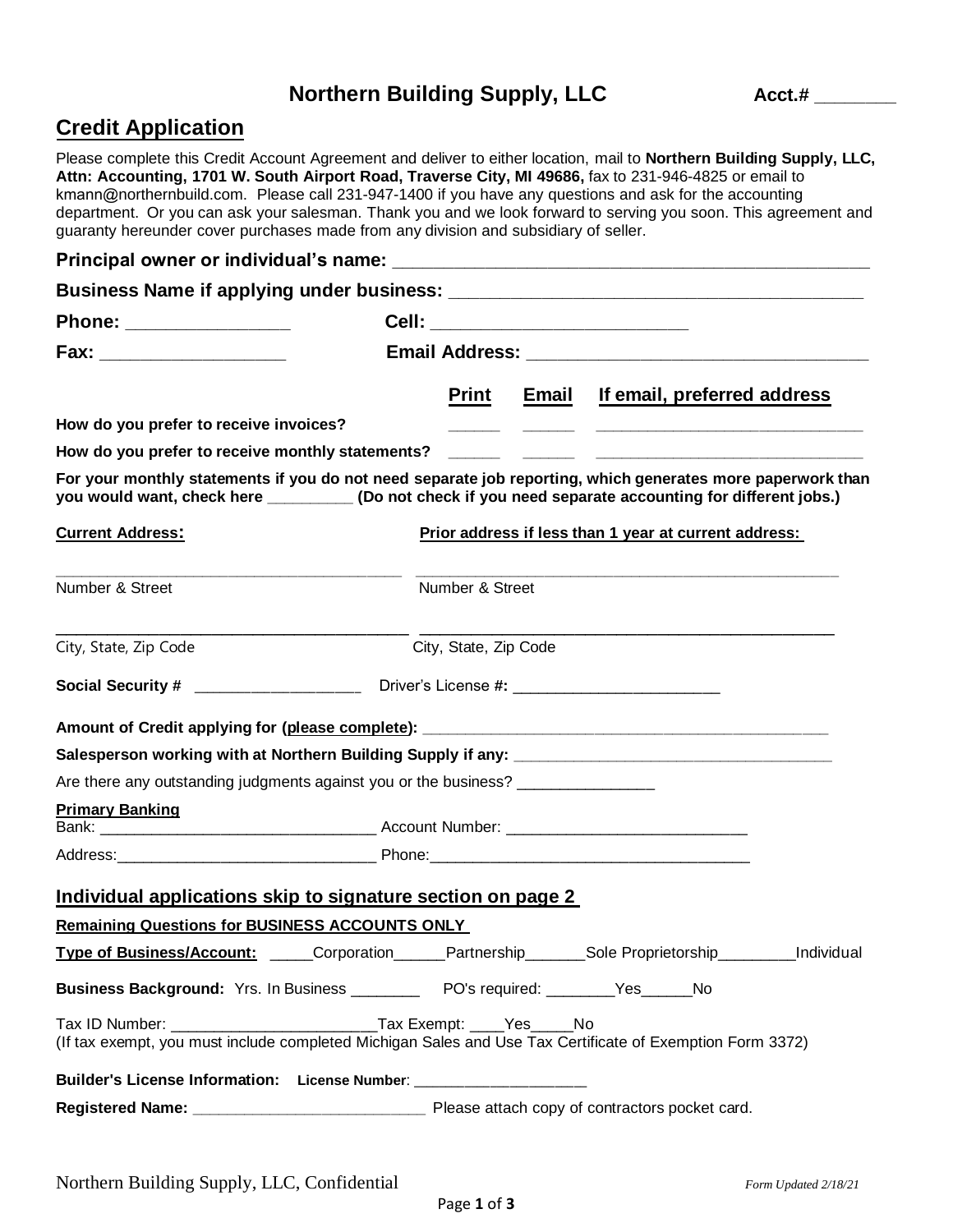### **Northern Building Supply, LLC Credit Application, Continued**

|             | Principal Owner, Stockholders, or General Partners:                                                 |                   |
|-------------|-----------------------------------------------------------------------------------------------------|-------------------|
| <b>Name</b> | <b>Address</b>                                                                                      | Social Security # |
|             |                                                                                                     |                   |
|             |                                                                                                     |                   |
|             |                                                                                                     |                   |
|             | Principal Sources of Credit other than Bank:                                                        |                   |
| Name        | Address                                                                                             | Phone             |
|             |                                                                                                     |                   |
|             |                                                                                                     |                   |
|             |                                                                                                     |                   |
|             | Person(s) authorized to sign for Materials - Attach list if necessary _____________________________ |                   |
|             |                                                                                                     |                   |

#### Signature Section

The undersigned authorizes Northern Building Supply to make all credit inquiries that it deems reasonable and understand that you will retain this application whether or not it is approved and answer questions about your credit experience with me. The information on this form is correct and I understand that you are relying upon this information when deciding to give credit.

Terms of payment: All invoices are due in full on the 10th of the following month. A finance charge of up to 2.0% per month (effective annual rate of 24%) or the maximum rate of interest allowed by law, whichever is less, will be added to all past due amounts. The undersigned applicants understand and agree to the foregoing terms and the terms on the first page.

\*\*\*\*\*\*\*\*\*\*\*\*\*\*\*\*\*\*\*\*\*\*\*\*\*\*\*\*\*\*\*\*\*\*\*\*\*\*\*\*\*\*\*\*\*\*\*\*\*\*\*\*\*\*\*\*\*\*\*\*\*\*\*\*\*\*\*\*\*\*

| Signature:           | Title if bus. acct.: |
|----------------------|----------------------|
| <b>Printed Name:</b> | Date:                |

# **PERSONAL GUARANTEE FOR BUSINESS CREDIT**

In consideration of NORTHERN BUILDING SUPPLY, LLC, extending credit or any other financial transaction of any kind whatsoever, now and hereafter made with Business named above the undersigned unconditionally guarantees to NORTHERN BUILDING SUPPLY, LLC, it's successors and assigns, the prompt payment, observance, and performance when due of all obligations of Applicant under all financial obligations, extensions of credit, sales on open accounts and all other Fundamental Agreements related thereto (collectively, "Guaranteed Obligations") regardless of any invalidity or unenforceability thereof or any other circumstances which might otherwise constitute a defense available to or a discharge of the Applicant or a Guaranty. NORTHERN BUILDING SUPPLY, LLC Shall not be required to proceed against Applicant or enforce any other remedy before proceeding against the undersigned under this guaranty. The undersigned agrees to pay to NORTHERN BUILDING SUPPLY, LLC. All attorney's fees and expenses incurred by NORTHERN BUILDING SUPPLY, LLC by reason of any default by the Applicant under any agreement relating to Guaranteed Obligations and/or to enforce its rights against the undersigned in enforcing its rights against the undersigned in enforcing the terms of this guaranty.